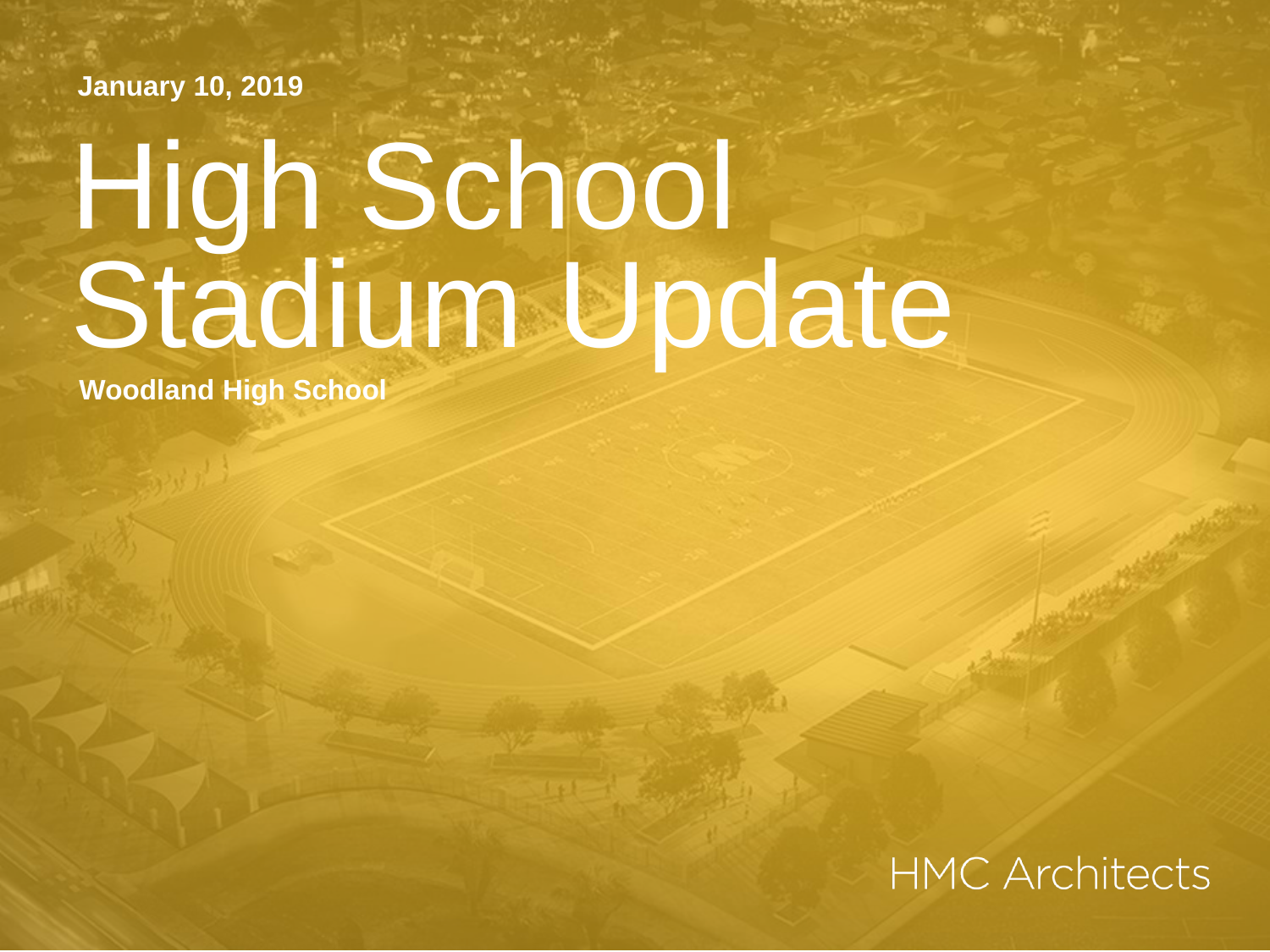**January 10, 2019**

# High School Stadium Update

**Woodland High School**

# Project Review<br>Experience Review<br>Constant Review

**HMC Architects**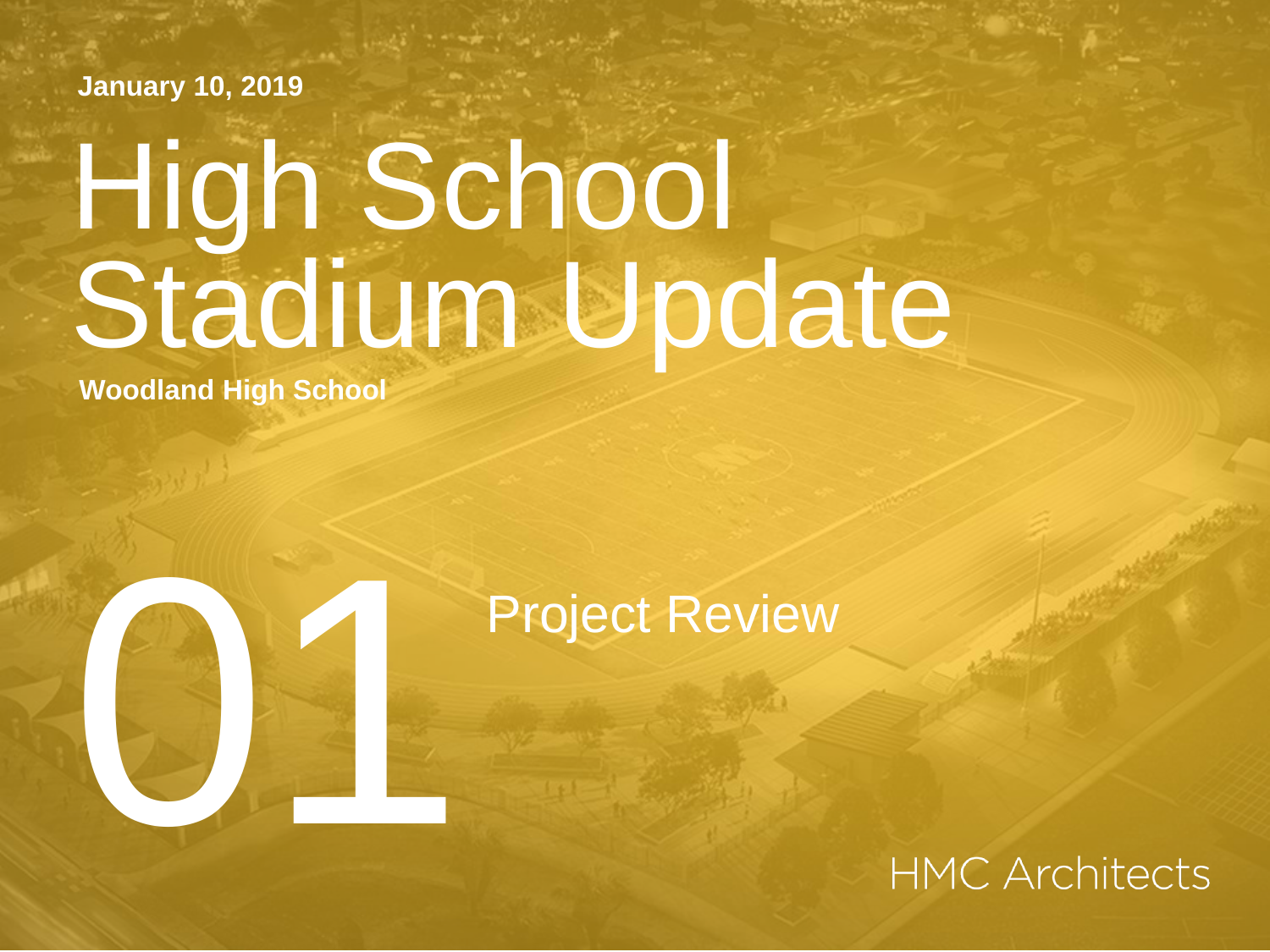## Original Project Schedule

#### Critical Dates

- Schematic Design Dec 2017 Feb 1, 2018 • Project Budget Confirmation Feb 8, 2018 • Design Development (2 mos) Feb 2018 – Mar 2018 • Construction Documents (3 mos) April 2018 – June 2018 • Uncertified Applications Cleared July 1, 2018 • DSA Submittal July 1, 2018 • DSA Approval Oct 1, 2018 • Bidding / Contracts Contracts Contracts Contracts Contracts Contracts Contracts Contracts Contracts Contracts Contracts Contracts Contracts Contracts Contracts Contracts Contracts Contracts Contracts Contracts Contracts • Environmental Clearance **Company** Oct 2018 • Construction (10 mos) Nov 2018 – Aug 2019 • Certification Sept 2019
	-
	-
	-
	-
	-
	-
	-
	-
	-
	-
	-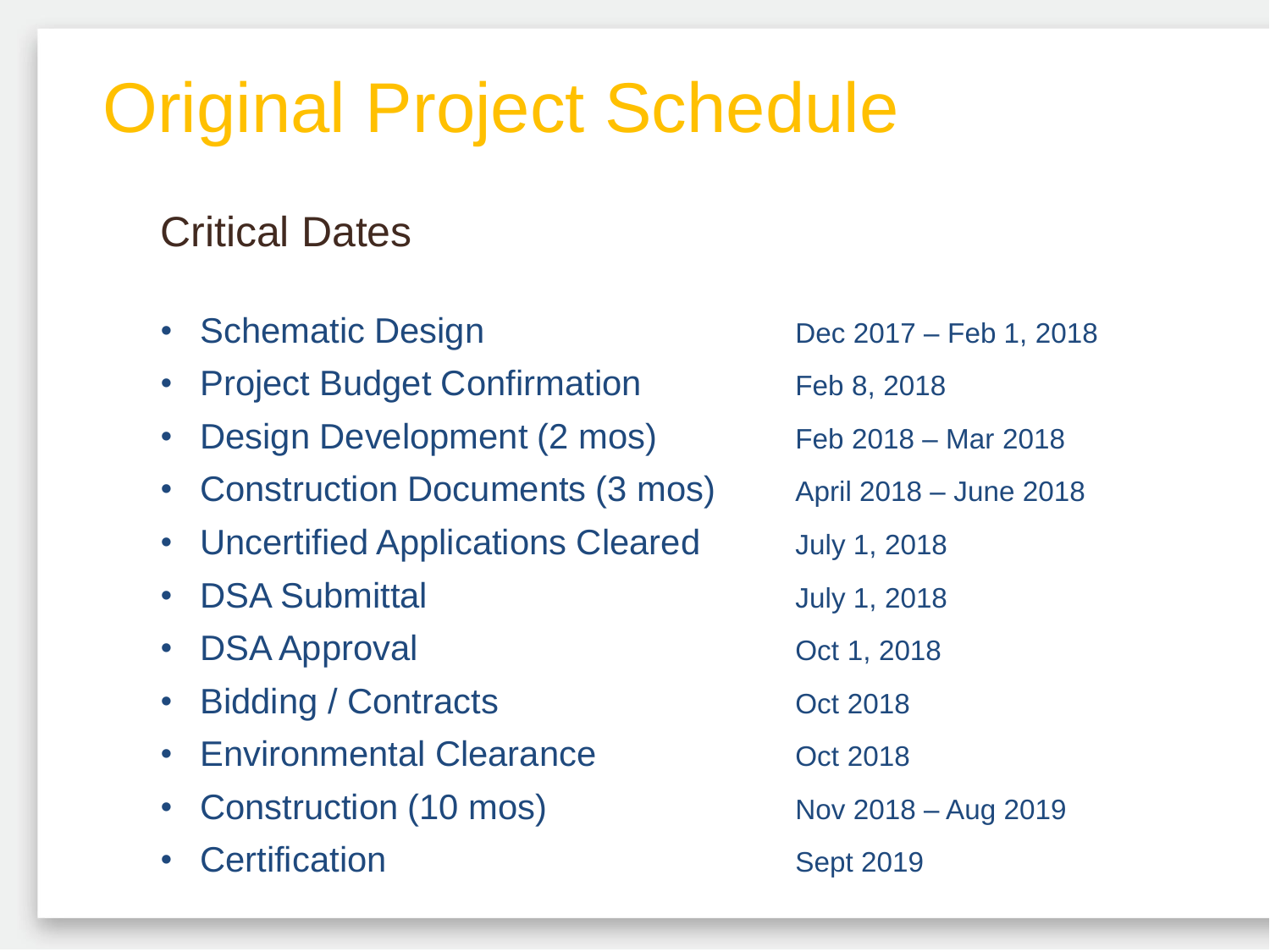## Schematic Design Schedule

Project Issues

- Uncertified Applications (Fieldhouse / Concessions)
- Board Resolution (17-19) to Designate Concession Stand for non-school use (Oct 11, 2018)
- Incremental Submittal Developed
	- Inc#1 Stadium Improvements package (approved 12/20/18)
	- Inc#2 Pre-engineered Bleacher package (submittal scheduled 2/6/18)
	- Inc#3 Portable Restroom package (OTC approved 12/20/18)
- Geotechnical design impact on stadium lighting submittal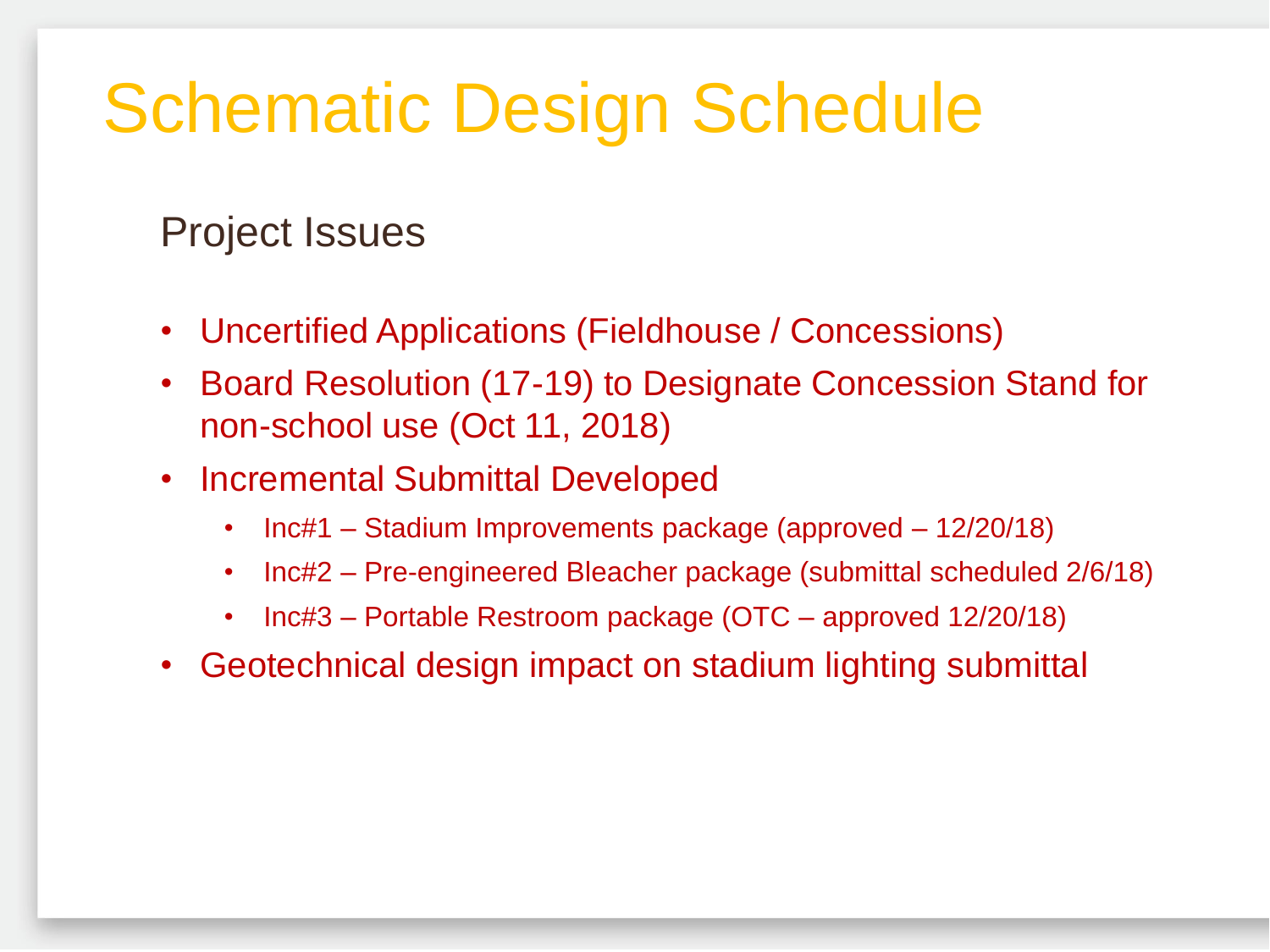### Current Project Schedule

#### Critical Dates

- Schematic Design Dec 2017 Feb 1, 2018 **Project Budget Confirmation** Feb 8, 2018 • Design Development (2 mos) Feb 2018 – Mar 2018 • Construction Documents (3 mos) April 2018 – June 2018 • CGS Submittal July 2, 2018 • DSA Submittal Aug 13, 2018 • DSA Approval (Inc  $\#1$ , Inc  $\#3$ ) Dec 20, 2018
- DSA Submittal (Inc #2) Feb 6, 2019
- **DSA Approval (Inc #2)** March 2019
- Bidding / Construction March 2019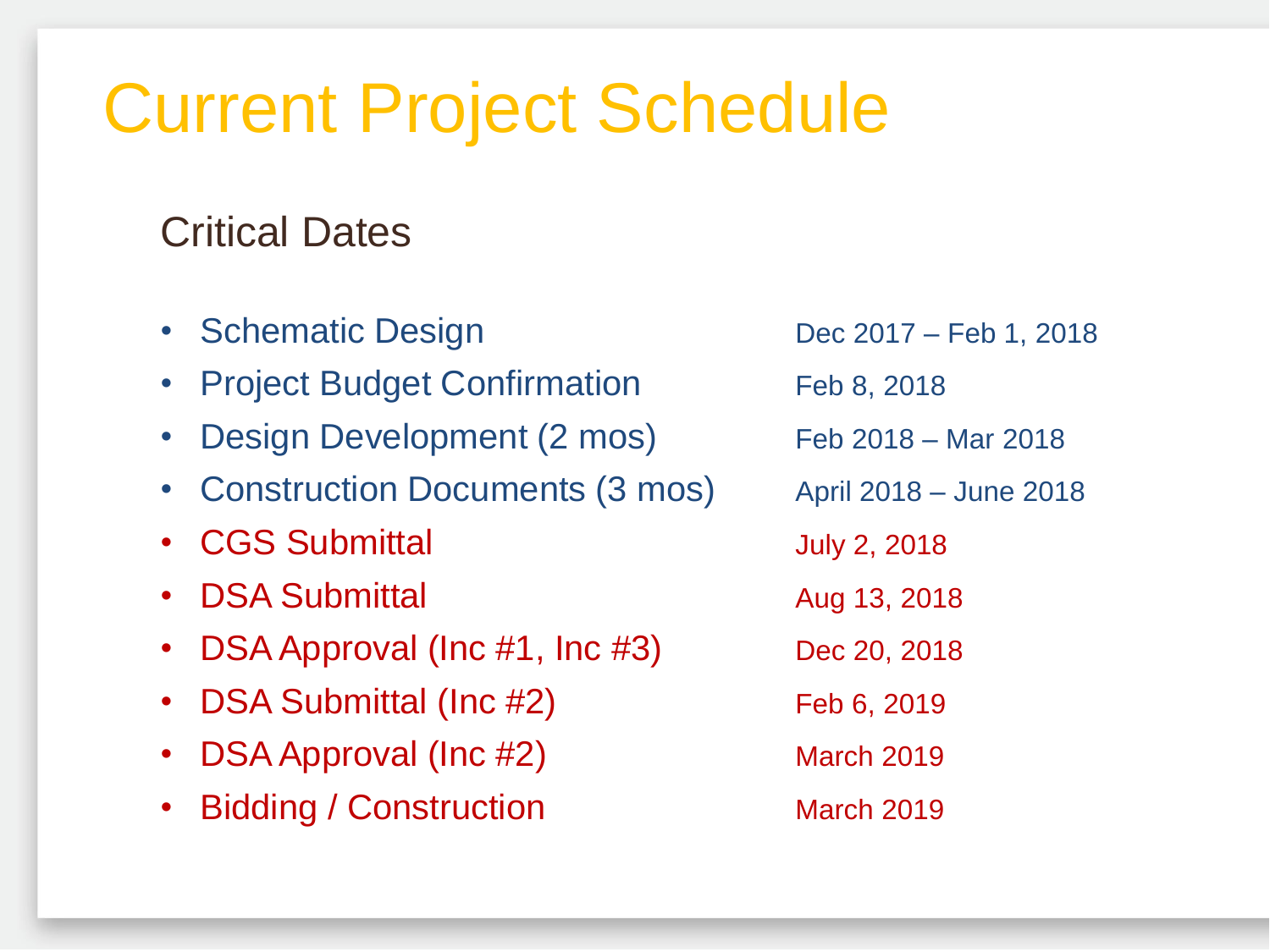## Current Project Schedule

Construction Schedule – Critical Path

- DSA Approval ( $\ln c$  #1,  $\ln c$  #3) Dec 20, 2018
- Bleacher Engineering (Inc #2) Jan 2019
- DSA Submittal (Inc #2) Feb 6, 2019
- DSA Approval (Inc #2) March 2019
- Project Bidding and Man Feb 2019
- Construction Begins March 2019
- Bleacher Fabrication (90 days) April 1 June 29, 2019
- **Bleacher Delivery / Installation** July 1 Sept 8, 2019
- **Occupancy** Sept 2019
- 

• Closeout **Oct – Nov 2019**